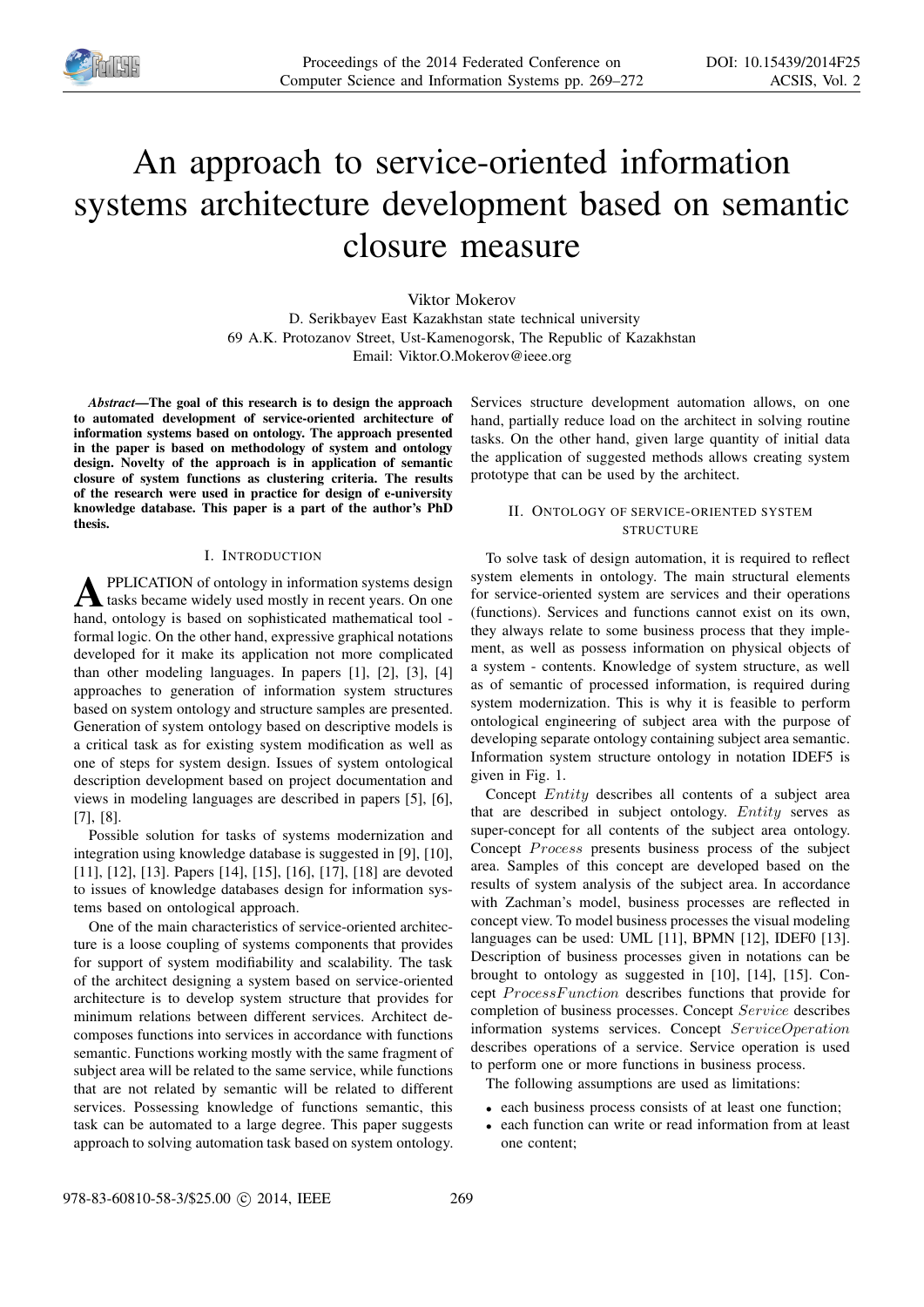

Fig. 1. Ontology of service-oriented system structure

- business process function can call for another function of this or another business process;
- service consists of at least one operation.

Role ConsistsOf determines membership of function in business process. Role Call is used to express call of one function from another. Role ReadInfo sets reading relations between a function and a content of subject area, role  $WriteInfo$  sets writing relations. Role  $Include$  determines inclusion of operation into service composition. Reverse role  $isOperationOf$  sets functional relation of function membership in service. Role *Reflect* is introduced to reflect service operations at business processes functions.

### III. FORMALIZATION OF SERVICE-ORIENTED SYSTEM STRUCTURE FOR AUTOMATION OF ITS DEVELOPMENT

Task of generation of services set  $S$  comes to clustering task for system functions set  $F = \{f_1, \ldots, f_n\}$  with unknown quantity of clusters.

Functional maximizing semantic closure between functions of one service is used as criteria of clustering quality:

$$
G = \sum_{i}^{k} \sum_{f_x \in S_i} SI(f_x, f_i) \to \max \tag{1}
$$

Where  $k$  is the number of clusters,  $f_i$  is the center of cluster  $S_i$ , SI is the similarity functions between  $f_x$  and  $f_i$  business process functions.

Function of cluster elements similarity (SI) calculates measure of semantic closure for two functions  $f_x$  and  $f_y$  of subject area in accordance with the following relations:

$$
SI(f_x, f_y) = \sum_{i=1}^{n} w_i SI_i
$$
\n
$$
\sum w_i = 1
$$
\n
$$
SI_{BP}(f_x, f_y) =
$$
\n
$$
\boxed{\exists Process. ConsistsOf.f_x \sqcap \exists Process. ConsistsOf.f_y \mid}
$$
\n
$$
\boxed{AProcess. ConsistsOf.f_x \sqcup \exists Process. ConsistsOf.f_y \mid}
$$
\n
$$
SI_{ER}(f_x, f_y) =
$$
\n
$$
\boxed{\exists f_x. ReadInfo. Entity \sqcap \exists f_y. ReadInfo. Entity \mid}
$$
\n
$$
SI_{ER}(f_x, f_y) =
$$
\n
$$
SI_{ER}(f_x, f_y) =
$$
\n
$$
\boxed{\exists f_x. WriteInfo. Entity \sqcap \exists f_y. WriteInfo. Entity \mid}
$$
\n
$$
\boxed{\exists f_x. WriteInfo. Entity \sqcup \exists f_y. WriteInfo. Entity \mid}
$$

Where  $SI_{BP}(f_x, f_y)$  defines semantic closeness as a ratio of the cardinality of the subset of business processes, which connected by *ConsistsOf* role with both functions  $f_x$ ,  $f_y$ , to the cardinality of the subset of business processes, which connected by  $ConsistsOf$  role with any of the functions  $f_x, f_y.$ 

 $SI_{ER}(f_x, f_y)$  - defines semantic closeness as a ratio of the cardinality of the subset of entities, which connected by  $ReadInfo$  role with both functions  $f_x, f_y$ , to the cardinality of the subset of entities, which connected with  $ReadInfo$ role with any of the functions  $f_x, f_y$ .

 $SI_{ER}(f_x, f_y)$  - defines semantic closeness as a ratio of the cardinality of the subset of entities, which connected by  $WriteInfo$  role with both functions  $f_x, f_y$ , to the cardinality of the subset of entities, which connected with  $WriteInfo$ role with any of the functions  $f_x, f_y$ .

Service structure obtained as a result of algorithm performance meets the requirement of weak system relatedness.

#### IV. EXPERIMENTAL EVALUATION OF THE METHOD

Experimental evaluation of the suggested method was performed using processes of educational portal of East Kazakhstan State Technical University developed within the program of grants financing No. state registration 0112PK01674 (2012-2014), as application of e-university knowledge database. The fragment of electronic portal chosen for method evaluation included:

- processes: Curriculum development (P1), Education program expertise (P2), Choice of individual educational path (P3), Selection of graduates by qualification (P4);
- contents: Goal of educational program (E1), Results of educational program learning (E2); Educational program (E3), Module (E4), Course (E5), Competence (E6), Student (E7);
- functions: Search of module prerequisites (F1), Evaluation of completeness of educational program (F2), Evaluation of correctness of educational program (F3), Evaluation of goals and results of educational programs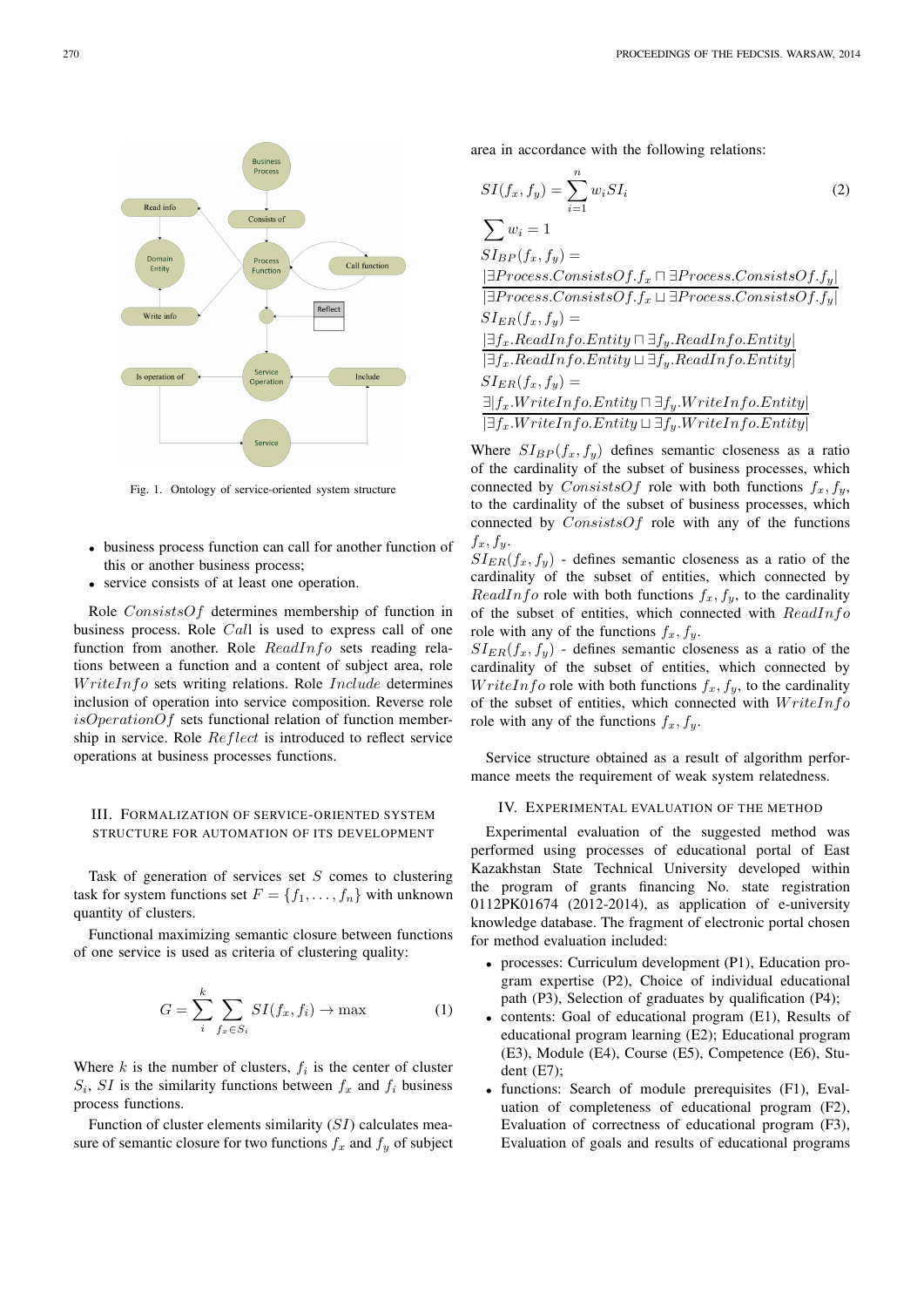F1 F2 F3 F4 F5 F6 F7 F8 F9 F10 F11 F12 F1  $\begin{bmatrix} 0.80 & 0.35 & 0.35 & 0.05 & 0.40 & 0.25 & 0.35 & 0.35 & 0.65 & 0.43 & 0.08 & 0.12 & 0.08 \end{bmatrix}$ F2  $\begin{bmatrix} 0.35 & 0.80 & 0.60 & 0.25 & 0.05 & 0.18 & 0.10 & 0.45 & 0.10 & 0.09 & 0.17 & 0.09 \end{bmatrix}$ F3  $\begin{bmatrix} 0.35 \end{bmatrix}$  0.60  $\begin{bmatrix} 0.80 \end{bmatrix}$  0.12  $\begin{bmatrix} 0.00 \end{bmatrix}$  0.13  $\begin{bmatrix} 0.10 \end{bmatrix}$  0.40  $\begin{bmatrix} 0.10 \end{bmatrix}$  0.08  $\begin{bmatrix} 0.12 \end{bmatrix}$  0.00 F4 0.05 0.25 0.12 0.30 0.00 0.06 0.12 0.24 0.05 0.10 0.13 0.04 F5  $\begin{bmatrix} 0.40 & 0.05 & 0.00 & 0.00 & 1.00 & 0.13 & 0.50 & 0.25 & 0.32 & 0.00 & 0.06 & 0.10 \end{bmatrix}$ F6 0.25 0.18 0.13 0.06 0.13 0.80 0.28 0.25 0.38 0.13 0.19 0.13 F7  $\begin{bmatrix} 0.35 \end{bmatrix}$  0.10  $\begin{bmatrix} 0.10 \end{bmatrix}$  0.12  $\begin{bmatrix} 0.50 \end{bmatrix}$  0.28  $\begin{bmatrix} 1.00 \end{bmatrix}$  0.31  $\begin{bmatrix} 0.27 \end{bmatrix}$  0.08  $\begin{bmatrix} 0.12 \end{bmatrix}$  0.00 F8 0.56 0.45 0.40 0.24 0.25 0.25 0.31 0.80 0.19 0.12 0.09 0.05 F9 0.43 0.10 0.10 0.05 0.32 0.38 0.27 0.19 0.80 0.24 0.29 0.24 F10 | 0.08 | 0.09 | 0.08 | 0.10 | 0.00 | 0.13 | 0.08 | 0.12 | 0.24 | 0.80 | 0.60 | 0.15 F11 | 0.12 | 0.17 | 0.12 | 0.13 | 0.06 | 0.19 | 0.12 | 0.09 | 0.29 | 0.60 | 0.80 | 0.10 F12 | 0.08 | 0.09 | 0.00 | 0.04 | 0.10 | 0.13 | 0.00 | 0.05 | 0.24 | 0.15 | 0.10 | 0.80

TABLE I SEMANTIC CLOSURE OF FUNCTIONS

TABLE II MATRIX OF RELATIONS OF FUNCTIONS AND PROCESSES OF EDUCATIONAL PORTAL

| Function       | P <sub>1</sub> | P2 | P3 | P <sub>4</sub> |
|----------------|----------------|----|----|----------------|
| F1             |                |    |    |                |
| F <sub>2</sub> |                |    |    |                |
| F3             |                |    |    |                |
| F4             | 1              |    |    |                |
| F5             | 1              |    |    |                |
| F6             |                |    | 1  |                |
| F7             |                |    |    |                |
| F8             |                | 1  |    |                |
| F9             |                |    | 1  |                |
| F10            |                |    | 1  |                |
| F11            |                |    |    |                |
| F12            |                |    |    |                |

(F4), Generation of courses module (F5), Course search (F6), Module curriculum generation (F7), Evaluation of curriculum (F8), Search of alternative modules (F9), Evaluation of influence of individual curriculum of a students on results of education (F10), Generation of individual student curriculum (F11), Search of graduates by required competencies (F12).

Relations of functions and processes by role ConsistsOf were determined based on process model of educational portal. They are presented in table II.

Data of table II shows that some system functions are involved in few processes at the same time, which makes it impossible to use processes as main criteria for functions uniting.

Based on the results of the analysis of information calls to database, functions relations with subject area contents by roles  $ReadInfo$  and  $WriteInfo$  were chosen. They are presented in table III.

Results of calculating measure of semantic closure of functions SI in accordance with (2) are given in table I.

Obtained evaluation of semantic closure was used for functions clustering. Algorithm FOREL was used to perform clustering. Experiment was conducted for neighbor elements search radius of 0.76 - average value of distance matrix composed from one complements of semantic closure matrix elements. The following clusters were obtained for search

TABLE III MATRIX OF RELATIONS OF FUNCTIONS AND CONTENTS OF SUBJECT AREA  $BY$  ROLES  $WriteInfo$  /  $ReadInfo$ 

| Function                | E1         | E2            | E3             | E4         | E5         | E6         | E7         |
|-------------------------|------------|---------------|----------------|------------|------------|------------|------------|
| F1                      |            |               |                | /1         |            | /1         |            |
| F <sub>2</sub>          | $\sqrt{1}$ | /1            | /1             | /1         | $\sqrt{1}$ | /1         |            |
| F <sub>3</sub>          |            |               | $\sqrt{1}$     | $\sqrt{1}$ |            |            |            |
| F4                      | 71         | /1            | $\overline{1}$ | /1         | /1         |            |            |
| F5                      |            |               |                | 1/         | 1/         | 1/         |            |
| F <sub>6</sub>          |            |               |                |            |            | /1         |            |
| $_{\rm F7}$             | 1/         | $\frac{1}{2}$ | $\frac{1}{2}$  | $\sqrt{1}$ | $\sqrt{1}$ |            |            |
| F8                      | 71         | /1            | 71             | /1         |            |            |            |
| F9                      |            |               |                | $\sqrt{1}$ |            | $\sqrt{1}$ |            |
| F10                     |            | $\sqrt{1}$    |                | $\sqrt{1}$ |            |            | $\sqrt{1}$ |
| $\overline{\text{F}}11$ |            |               | $\sqrt{1}$     | /1         | $\sqrt{1}$ | /1         | 71         |
| F12                     |            | /1            |                |            |            | 11         | /1         |

radius:

- F1;F5;F6;F7;F9;F10;F11;F12;
- F2:F3:F4:F8:

There are no linear call sequences in obtained clusters, therefore, all obtained functions can be presented as service operations.

As the results of experimental evaluation showed, set of developed services conforms to services, which were designed empirically without using automation means.

Results showed:

- 1) functions close by semantic entered into one cluster;
- 2) functions with weak relations, not depending on used neighbor elements radius search, were chosen into separate cluster (service);
- 3) distribution of functions with high degree of relatedness depends on clustering parameters that allows identify those functions during further attempts varying neighbor elements search radius;
- 4) when radius close to average of distance matrix is used, formed clusters to a larger degree conform to services formed during empirical designing without using automatic generation of system structure.

The following services can be conditionally highlighted based on clusters formed using search radius 0.76:

• data search and input;